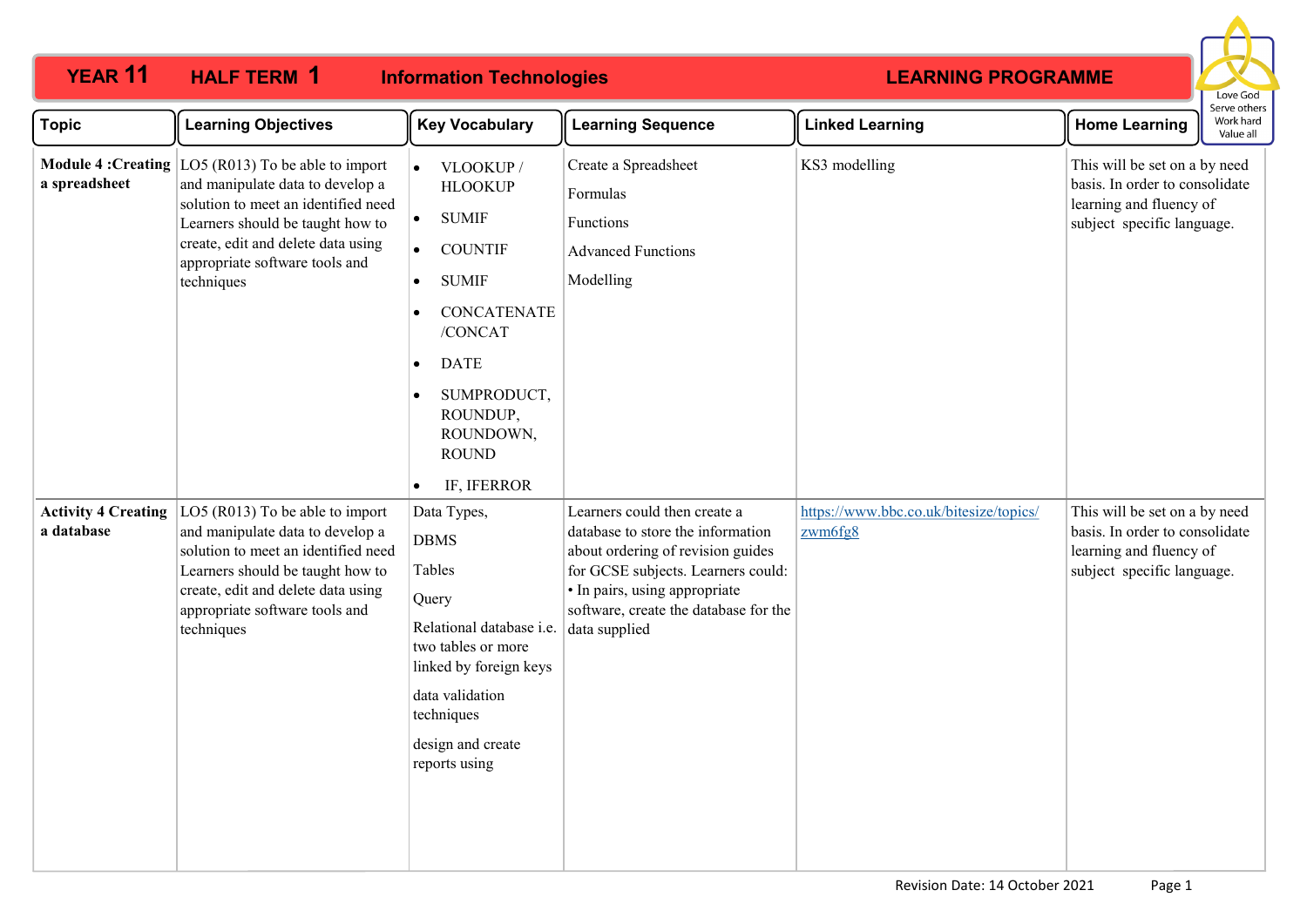# **HALF TERM 2**

**YEAR 11 HALF TERM Information Technologies**



| <b>Topic</b>                                                                                 | <b>Learning Objectives</b>                                                                                                                                                                                                                                                                                                                      | <b>Key Vocabulary</b>                                                                 | <b>Learning Sequence</b>                                                                                                                                                                                                                                                                                                                                                                                                                                                                                                                                         | <b>Linked Learning</b>                                                                                                                                                                                                                                                                                                                                                                                                                                                                                                          | <b>Home Learning</b>                                                                                                     | Work hard<br>Value all |
|----------------------------------------------------------------------------------------------|-------------------------------------------------------------------------------------------------------------------------------------------------------------------------------------------------------------------------------------------------------------------------------------------------------------------------------------------------|---------------------------------------------------------------------------------------|------------------------------------------------------------------------------------------------------------------------------------------------------------------------------------------------------------------------------------------------------------------------------------------------------------------------------------------------------------------------------------------------------------------------------------------------------------------------------------------------------------------------------------------------------------------|---------------------------------------------------------------------------------------------------------------------------------------------------------------------------------------------------------------------------------------------------------------------------------------------------------------------------------------------------------------------------------------------------------------------------------------------------------------------------------------------------------------------------------|--------------------------------------------------------------------------------------------------------------------------|------------------------|
| MODULE 9-<br><b>Legislation</b> and<br>data reliability                                      | LO4 (R012)<br>Understand the factors to be<br>considered when collecting and<br>processing data and storing data/<br>information<br>Current relevant IT legislation, at<br>time of delivery, its implications<br>and applications 1, 2<br>The importance of validity,<br>reliability and bias when collecting<br>and using data and information | <b>Digital Society</b><br><b>Bias</b><br>Intellectual property<br>law                 | Module 9 looks at the laws that<br>govern the use data and computer<br>systems. This is an aspect that is<br>always changing as the law tries to<br>catch up with the development of<br>technology. • The laws that are<br>relevant to the use and storage of<br>data. • The laws that are relevant to<br>a digital society, both in the<br>creation and use of computer<br>systems and products. • How to<br>ensure that the data we access on a<br>variety of digital platforms is<br>correct and free from any bias or<br>reliability issues.                 | http://www.ocr.org.uk/qualifications/<br>vocational-education-and-skills/<br>cambridge-nationals-information-<br>technologies-level-1-2-j808/                                                                                                                                                                                                                                                                                                                                                                                   | This will be set on a by need<br>basis. In order to consolidate<br>learning and fluency of<br>subject specific language. |                        |
| MODULE 9-<br><b>Legislation</b> and<br>data reliability<br><b>Ethical issues</b>             | LO4 (R012)<br>Current relevant IT legislation, at<br>time of delivery, its implications<br>and applications 1, 2<br>The importance of validity,<br>reliability and bias when collecting<br>and using data and information                                                                                                                       | Ethics<br>Morals<br><b>Bias</b><br>Legislation                                        | It is important that learners<br>understand the different moral and<br>ethical issues associated with the<br>collection, storage and use of data/<br>information. Learners must be<br>aware of the impact of these issues<br>on organisations and individuals,<br>understanding how these can be<br>mitigated against. Learners split<br>into groups with each group being<br>given an ethical/moral issue<br>relevant to the use of information<br>technologies. The learner groups<br>could then create a presentation that<br>would be delivered to the class | https://bigdata.ukdataservice.ac.uk/<br>media/604711/big-data-and-data-<br>sharing ethical-issues.pdf http://<br>www.gdrc.org/info-design/4-ethics.html<br>https://www.weforum.org/<br>agenda/2016/10/top-10-ethical-issues-in-<br>artificial-intelligence/http://<br>www.techrepublic.com/article/10-ethical-<br>issues-confronting-it-managers/http://<br>conflict.lshtm.ac.uk/<br>page_13.htm#Ethical_Introduction<br>https://study.cardiffmet.ac.uk/AcSkills/<br>Documents/Research/<br>Research Ethics elesson/page 22.htm | This will be set on a by need<br>basis. In order to consolidate<br>learning and fluency of<br>subject specific language. |                        |
| MODULE 9-<br><b>Legislation and</b><br>data reliability<br>Validity, reliability<br>and bias | LO4 (R012)<br>The importance of validity,<br>reliability and bias when collecting<br>and using data and information                                                                                                                                                                                                                             | Validity of<br>information.<br>Reliability of<br>information.<br>Bias in information. | The implications of validity,<br>reliability and bias of data and<br>information when collecting,<br>processing and using internal or<br>external data and information<br>sources.                                                                                                                                                                                                                                                                                                                                                                               | http://www.ocr.org.uk/qualifications/<br>vocational-education-and-skills/<br>cambridge-nationals-information-<br>technologies-level-1-2-j808/                                                                                                                                                                                                                                                                                                                                                                                   | This will be set on a by need<br>basis. In order to consolidate<br>learning and fluency of<br>subject specific language. |                        |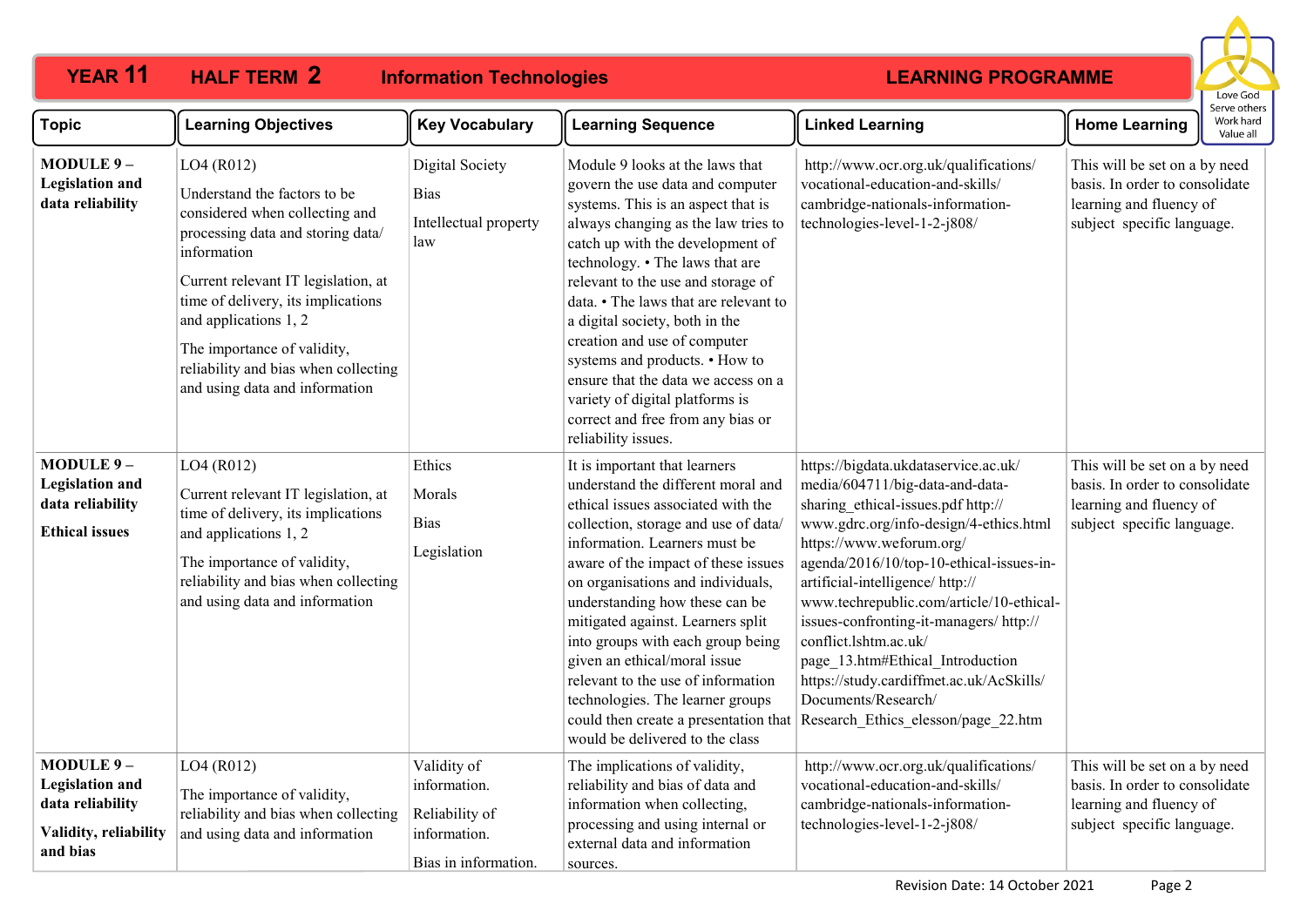#### **YEAR 11 HALF TERM Information Technologies** Love God Serve others **Topic Learning Objectives Key Vocabulary Learning Sequence Linked Learning Home Learning** Work hard Value all This will directly assess the Digital Technologies R013 Developing Technological **R013 Internally**  Approximately 20 hours • 80 marks This will be set on a by need **marked and**  learning outcomes titled as 'Be able  $(120 \text{ UMS}) \cdot$  An assignment set by solutions basis. In order to consolidate OCR, marked by teachers and **moderated by OCR** to': LO2: To be able to initiate and learning and fluency of moderated by OCR • The subject specific language. plan a solution to meet an identified System Lifecycle, **Approximately 20**  need assignment will include a context **hours** Initiation, Planning, and set of tasks • A new assignment execution, evaluation. LO5: To be able to import and will be released each series and manipulate data to develop a Iterative review published on the OCR website • solution to meet an identified need Assessment series in June 2018 and Presenting information LO7: To be able to select and then in two series each year, present information in the January and June. development of the solution to meet an identified need LO8: To be able to iteratively review and evaluate the development of the solution **R013 Internally**  This will be set on a by need **marked and**  basis. In order to consolidate **moderated by OCR**  learning and fluency of subject specific language. **Approximately 20 hours R013 Internally marked and moderated by OCR Approximately 20 hours**

**HALF TERM 3**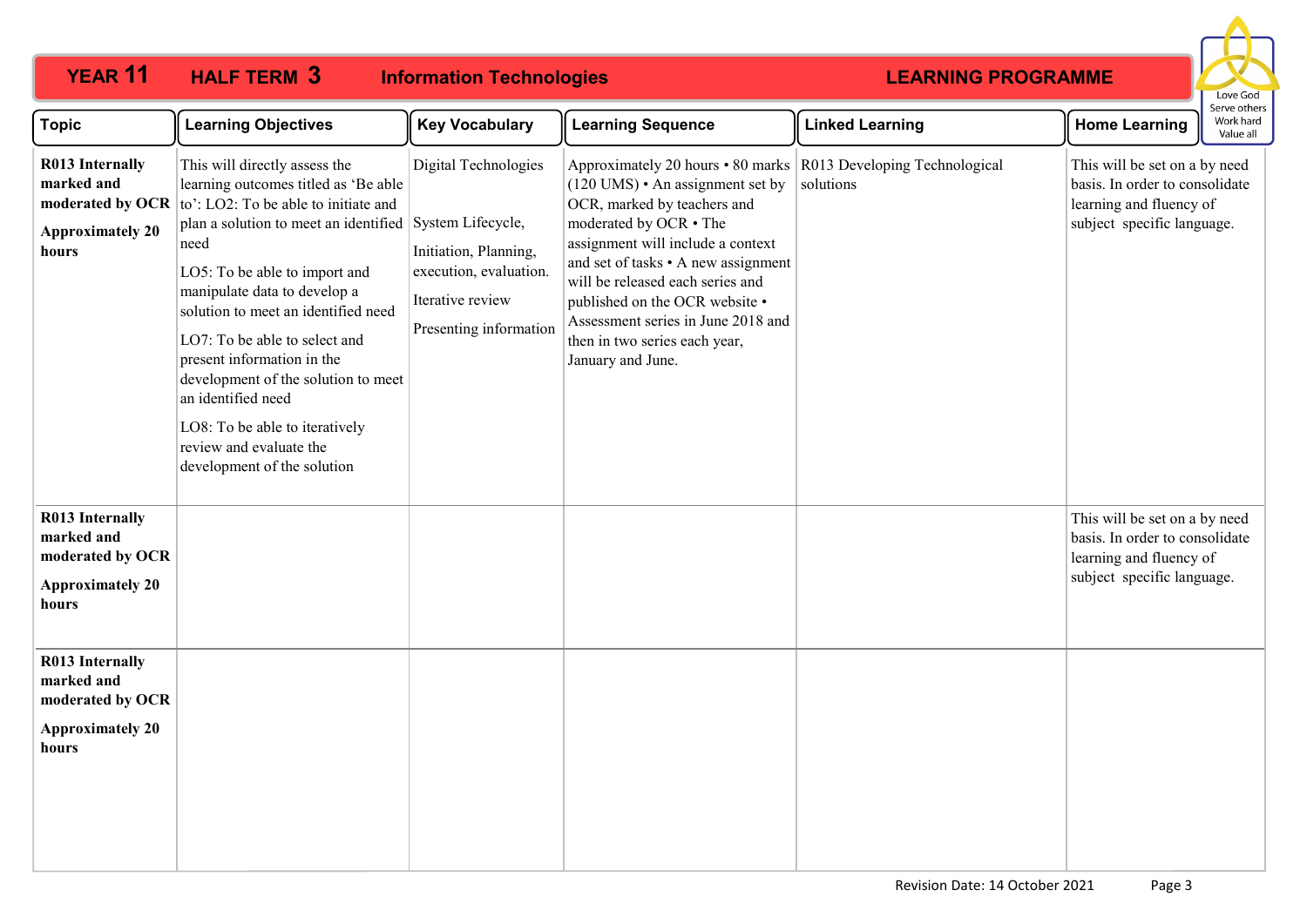| <b>Topic</b>                                                                                 | <b>Learning Objectives</b>                                                                                                                                                                                                                                                                                                                                                                                                                                                                     | <b>Key Vocabulary</b> | <b>Learning Sequence</b>                                                                                                                                                                                                                                                                                                                                                            | <b>Linked Learning</b> | <b>Home Learning</b>                                                                                                     | LUVE OUU<br>Serve others<br>Work hard<br>Value all |
|----------------------------------------------------------------------------------------------|------------------------------------------------------------------------------------------------------------------------------------------------------------------------------------------------------------------------------------------------------------------------------------------------------------------------------------------------------------------------------------------------------------------------------------------------------------------------------------------------|-----------------------|-------------------------------------------------------------------------------------------------------------------------------------------------------------------------------------------------------------------------------------------------------------------------------------------------------------------------------------------------------------------------------------|------------------------|--------------------------------------------------------------------------------------------------------------------------|----------------------------------------------------|
| <b>R013 Internally</b><br>marked and<br>moderated by OCR<br><b>Approximately 20</b><br>hours | This will directly assess the<br>learning outcomes titled as 'Be able<br>to': LO2: To be able to initiate and<br>plan a solution to meet an identified<br>need<br>LO5: To be able to import and<br>manipulate data to develop a<br>solution to meet an identified need<br>LO7: To be able to select and<br>present information in the<br>development of the solution to meet<br>an identified need<br>LO8: To be able to iteratively<br>review and evaluate the<br>development of the solution | Digital Technologies  | Approximately 20 hours • 80 marks   R012<br>(120 UMS) • An assignment set by<br>OCR, marked by teachers and<br>moderated by OCR . The<br>assignment will include a context<br>and set of tasks • A new assignment<br>will be released each series and<br>published on the OCR website •<br>Assessment series in June 2018 and<br>then in two series each year,<br>January and June. |                        | This will be set on a by need<br>basis. In order to consolidate<br>learning and fluency of<br>subject specific language. |                                                    |
| <b>R013 Internally</b><br>marked and<br>moderated by OCR<br><b>Approximately 20</b><br>hours |                                                                                                                                                                                                                                                                                                                                                                                                                                                                                                |                       |                                                                                                                                                                                                                                                                                                                                                                                     |                        | This will be set on a by need<br>basis. In order to consolidate<br>learning and fluency of<br>subject specific language. |                                                    |
| <b>R013 Internally</b><br>marked and<br>moderated by OCR<br><b>Approximately 20</b><br>hours |                                                                                                                                                                                                                                                                                                                                                                                                                                                                                                |                       | Catch up and Submission                                                                                                                                                                                                                                                                                                                                                             |                        | This will be set on a by need<br>basis. In order to consolidate<br>learning and fluency of<br>subject specific language. |                                                    |

**YEAR 11 HALF TERM Information Technologies**

**HALF TERM 4**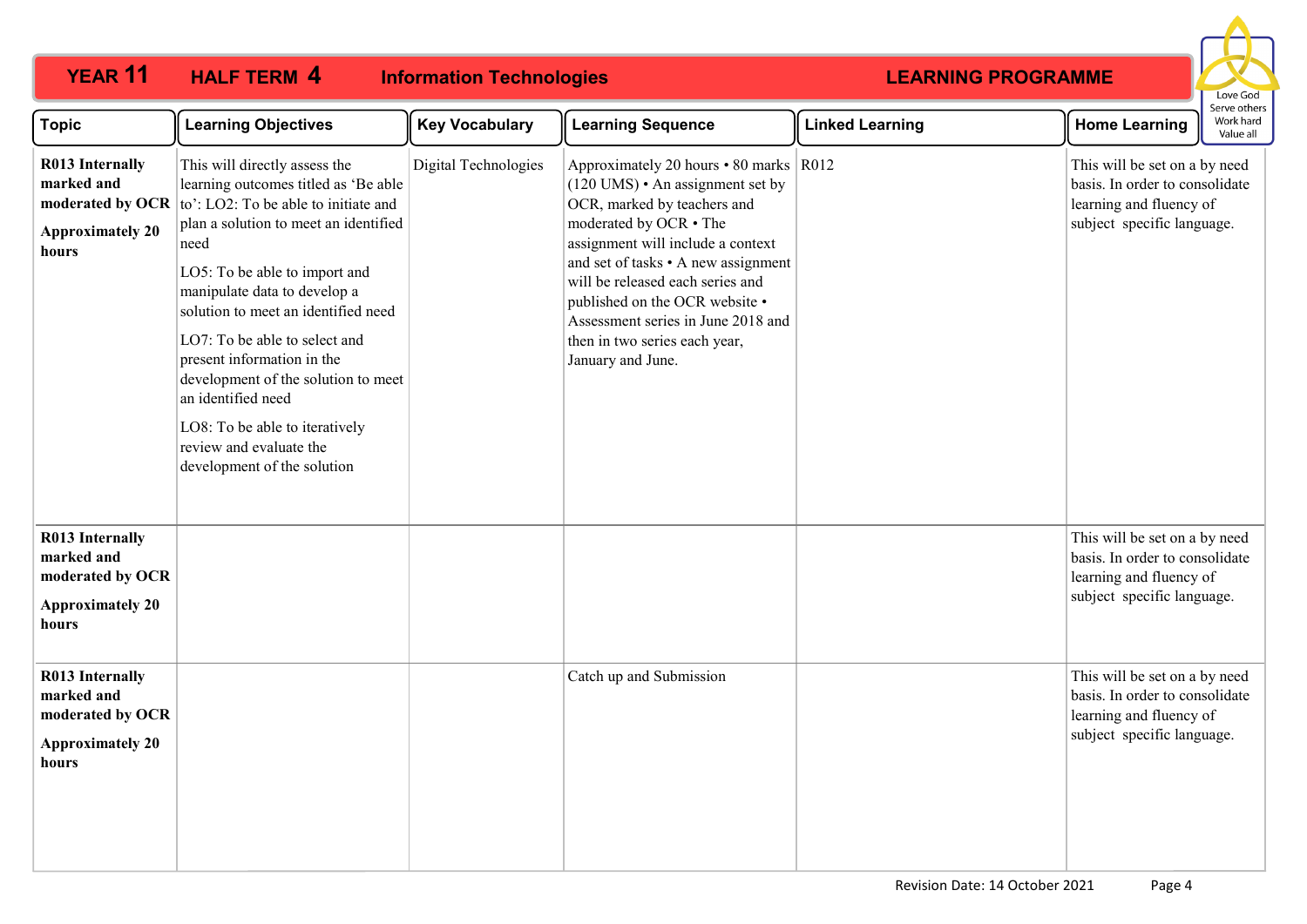### **YEAR 11 HALF TERM 5 Information Technologies HALF TERM 5**



| <b>Topic</b>                 | <b>Learning Objectives</b>                            | <b>Key Vocabulary</b> | <b>Learning Sequence</b>                                                                                                                 | <b>Linked Learning</b>                                                                                                                                                                                                                   | <b>Home Learning</b> | Work hard<br>Value all |  |
|------------------------------|-------------------------------------------------------|-----------------------|------------------------------------------------------------------------------------------------------------------------------------------|------------------------------------------------------------------------------------------------------------------------------------------------------------------------------------------------------------------------------------------|----------------------|------------------------|--|
| <b>Revision and</b><br>Recap | R012:<br>To be fully prepared for the<br>summer exam. | Full Recap            | Opportunity for students to recap<br>on theory for the Exam.<br>Past papers<br>Model answers<br>Exam technique<br><b>Revision Guides</b> | $\cdot$ Distinction* at Level 2 (*2) $\cdot$<br>Distinction at Level 2 (D2) • Merit at<br>Level 2 (M2) $\cdot$ Pass at Level 2 (P2) $\cdot$<br>Distinction at Level 1 (D1) • Merit at<br>Level $1(M1) \cdot$ Pass at Level $1(P1)$ .     | Revision             |                        |  |
| <b>Revision and</b><br>Recap | R012:<br>To be fully prepared for the<br>summer exam. | Full Recap            | Opportunity for students to recap<br>on theory for the Exam.<br>Past papers<br>Model answers<br>Exam technique<br><b>Revision Guides</b> | $\bullet$ Distinction* at Level 2 (*2) $\bullet$<br>Distinction at Level 2 (D2) • Merit at<br>Level 2 (M2) $\cdot$ Pass at Level 2 (P2) $\cdot$<br>Distinction at Level 1 (D1) • Merit at<br>Level $1(M1) \cdot$ Pass at Level $1(P1)$ . | Revision             |                        |  |
| <b>Revision and</b><br>Recap | R012:<br>To be fully prepared for the<br>summer exam. | Full Recap            | Opportunity for students to recap<br>on theory for the Exam.<br>Past papers<br>Model answers<br>Exam technique<br><b>Revision Guides</b> |                                                                                                                                                                                                                                          | Revision             |                        |  |